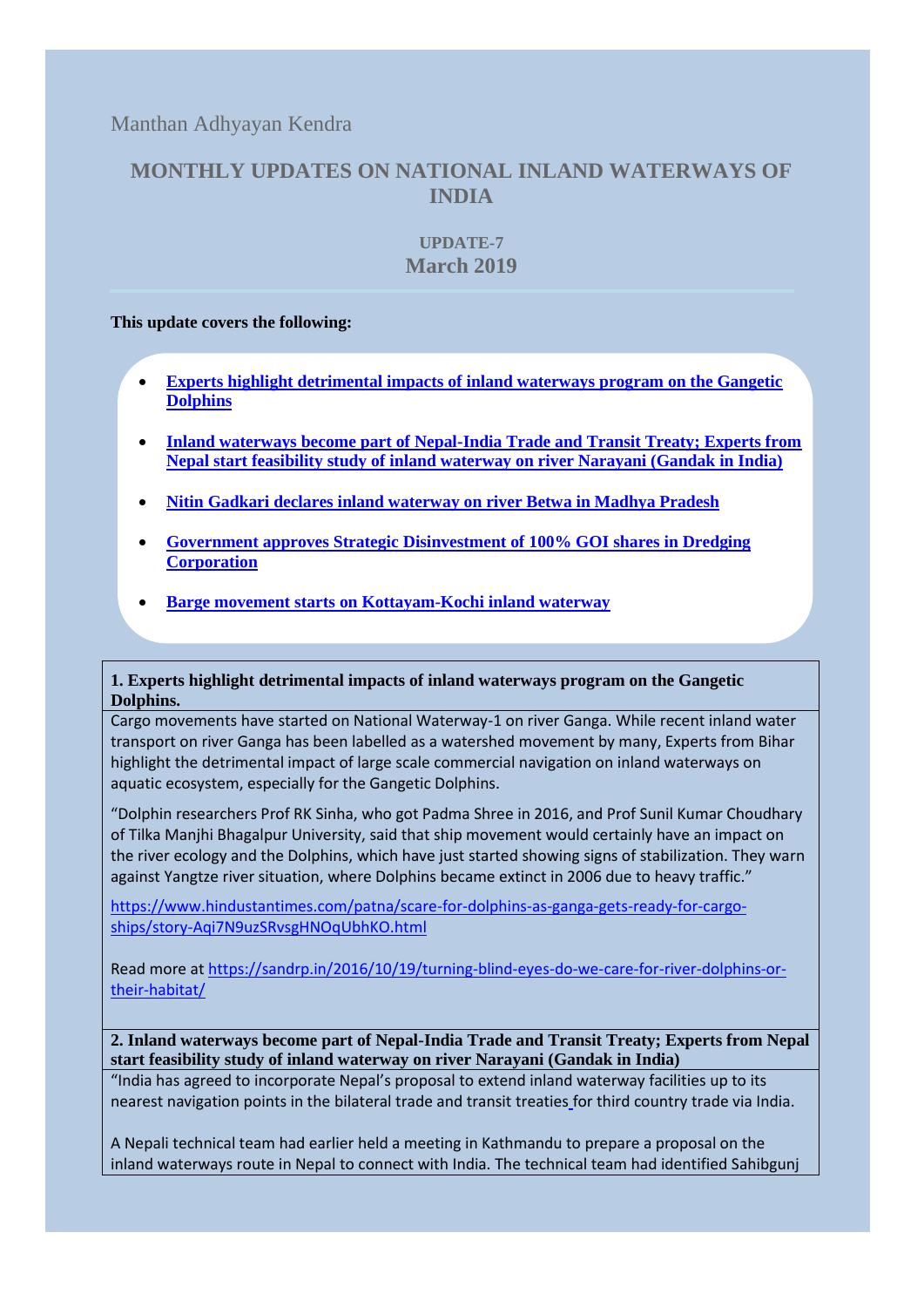and Kalughat routes via Haldia port as the most viable routes for inland waterways transit between the two countries and decided to propose the same with the Indian side.As per Nepali findings, any third country cargo will navigate via Haldia port to Sahibgunj and Kalughat and will park them there. Then the Nepal-bound cargos will ferry them via land route to Raxaul and Jogbani.

India has also agreed to provide its two sea ports to Nepal—Dhamra in Odisha and Mundra in Gujarat—for third country trade. As of now, Nepal has been using Haldia, Kolkata Visakhapatnam in Andhra Pradesh. The new agreement means Nepal can use four Indian sea ports for third country trade. "

[http://kathmandupost.ekantipur.com/news/2019-03-20/inland-waterways-become-part-of-nepal](http://kathmandupost.ekantipur.com/news/2019-03-20/inland-waterways-become-part-of-nepal-india-trade-and-transit-treaties.html)[india-trade-and-transit-treaties.html](http://kathmandupost.ekantipur.com/news/2019-03-20/inland-waterways-become-part-of-nepal-india-trade-and-transit-treaties.html)

[http://kathmandupost.ekantipur.com/news/2019-03-05/nepal-prepares-wishlist-for-transit-treaty](http://kathmandupost.ekantipur.com/news/2019-03-05/nepal-prepares-wishlist-for-transit-treaty-talks-with-india.html)[talks-with-india.html](http://kathmandupost.ekantipur.com/news/2019-03-05/nepal-prepares-wishlist-for-transit-treaty-talks-with-india.html)



"Experts from the Ministry of Physical Infrastructure and Transport have started a feasibility study in Nawalparasi to operate ships in Narayani river. A 17 member team led by Belbase and an Indian technician team led by Prawir Pandey conducted a field inspection at Tribeni. Belbase said that the team has plans to construct a terminal near Thokar Number-12 below Tribeni barrage and also near Kawasoti area. The team conducted a field inspection in Gandak barrage and its vicinity. According to Belbase, the team will also conduct a feasibility study in Koshi barrage area next week. After conducting feasibility study in Narayani and Koshi rivers, the team will prepare a report in Kathmandu."

**1 IWAI delegation near Gandak Barrage for inspection on NW-37. Source[: IWAI](https://www.facebook.com/239604849793692/photos/pcb.605631566524350/605631496524357/?type=3&theater)**

[https://kathmandupost.ekantipur.com/news/2019-03-06/experts-conduct-feasibility-study-in](https://kathmandupost.ekantipur.com/news/2019-03-06/experts-conduct-feasibility-study-in-nawalparasi-for-inland-waterways.html)[nawalparasi-for-inland-waterways.html](https://kathmandupost.ekantipur.com/news/2019-03-06/experts-conduct-feasibility-study-in-nawalparasi-for-inland-waterways.html)

#### <span id="page-1-0"></span>**3. Nitin Gadkari declares inland waterway on river Betwa in Madhya Pradesh**

In a programme organised at Craft Mela Maidaan in Jhansi, Shri Nitin Gadkari declared inland waterway of 550 km on river Betwa. He declared the waterway on river Betwa on behalf of his Ministry. He asked the concerned departments to prepare the Detailed Project Report for this waterway.

[https://www.hindi.nyoooz.com/news/kanpur/betwa-river-is-declared-waterway-to-promote](https://www.hindi.nyoooz.com/news/kanpur/betwa-river-is-declared-waterway-to-promote-tourism_367289/)[tourism\\_367289/](https://www.hindi.nyoooz.com/news/kanpur/betwa-river-is-declared-waterway-to-promote-tourism_367289/)

<span id="page-1-1"></span>**4. Government approves Strategic Disinvestment of 100% GOI shares in Dredging Corporation in favour of Visakhapatnam Port, Paradip Port,Deendayal Port and JNPT**

"The Government accorded approval for Strategic Disinvestment of 100% GOI shares in DCIL in favour of consortium of 4 ports, namely, Visakhapatnam Port Trust, Paradip Port Trust, Jawaharlal